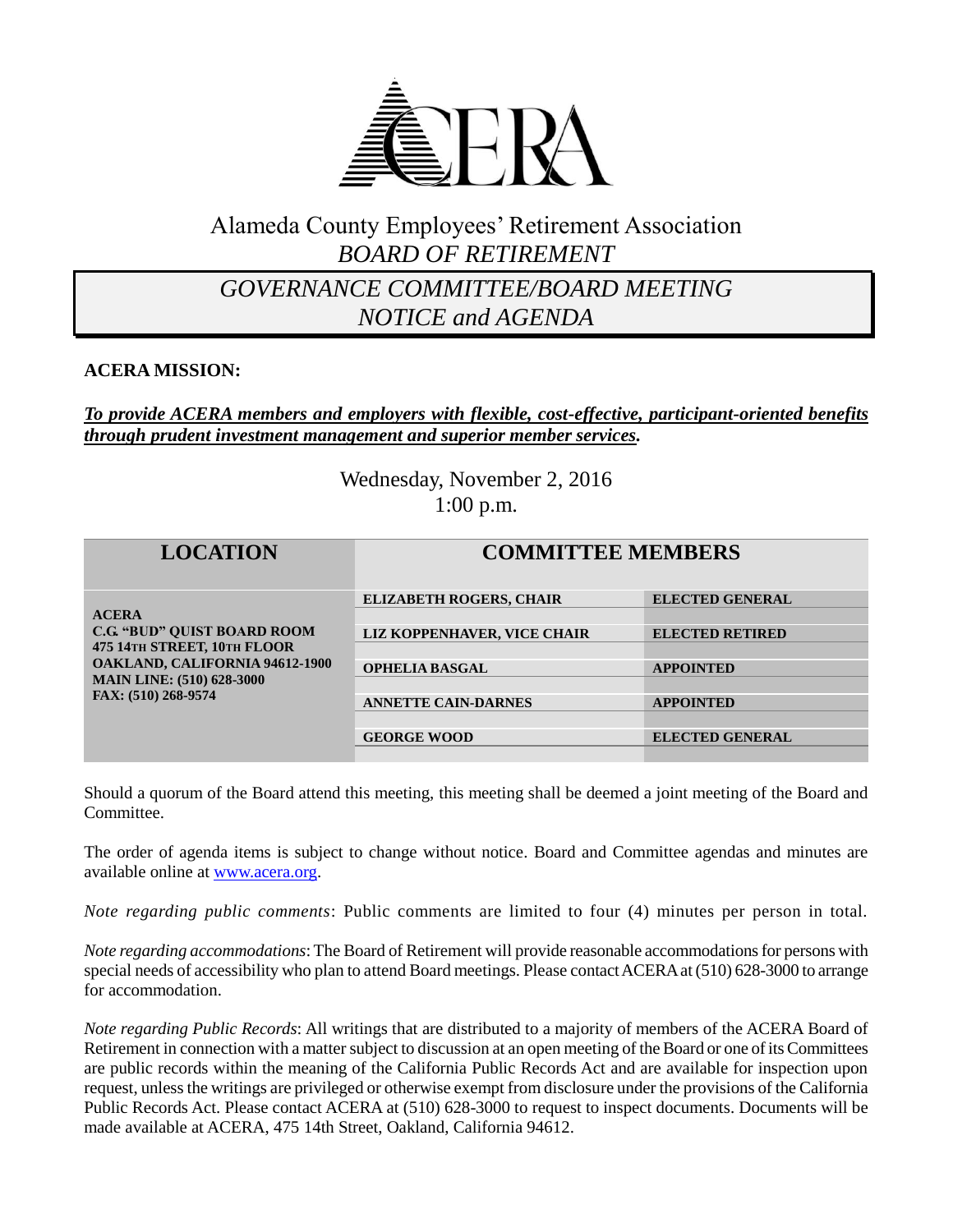# *GOVERNANCE COMMITTEE/BOARD MEETING*

**NOTICE and AGENDA, Page 2 of 3 – Wednesday, November 2, 2016**

## **Call to Order:** 1:00 p.m.

#### **Action Items: Matters for Discussion and Possible Motion by the Committee**

- **1. Review, Discussion and Possible Motion to Adopt Amendments and renew the** *Trustee Communications Policy*
	- Recommendation The Governance Committee advises the Board of Retirement that it finds the content of the *Trustee Communications Policy* is appropriate and continues to meet the needs of ACERA and should be renewed **without** revisions as recommended by Staff.

– Lori K. Schnall

- **2. Review, Discussion and Possible Motion to Adopt Amendments and renew the** *Record Retention Policy*
	- Recommendation The Governance Committee advises the Board of Retirement that it finds the content of the *Record Retention Policy* is appropriate and continues to meet the needs of ACERA and should be renewed **without** revisions as recommended by Staff.

– Lori K. Schnall

- **3. Review, Discussion and Possible Motion to Adopt Amendments and renew the** *Board Operations Policy*
	- Recommendation The Governance Committee advises the Board of Retirement that it finds the content of the *Board Operations Policy* is appropriate and continues to meet the needs of ACERA and should be renewed **with** revisions as recommended by Staff.

– Lori K. Schnall

#### **4. Review, Discussion and Possible Motion to Adopt Amendments and renew the** *Conflict of Interest Policy*

■ Recommendation – The Governance Committee advises the Board of Retirement that it finds the content of the *Conflict of Interest Policy* is appropriate and continues to meet the needs of ACERA and should be renewed **with** revisions as recommended by Staff.

– Lori K. Schnall